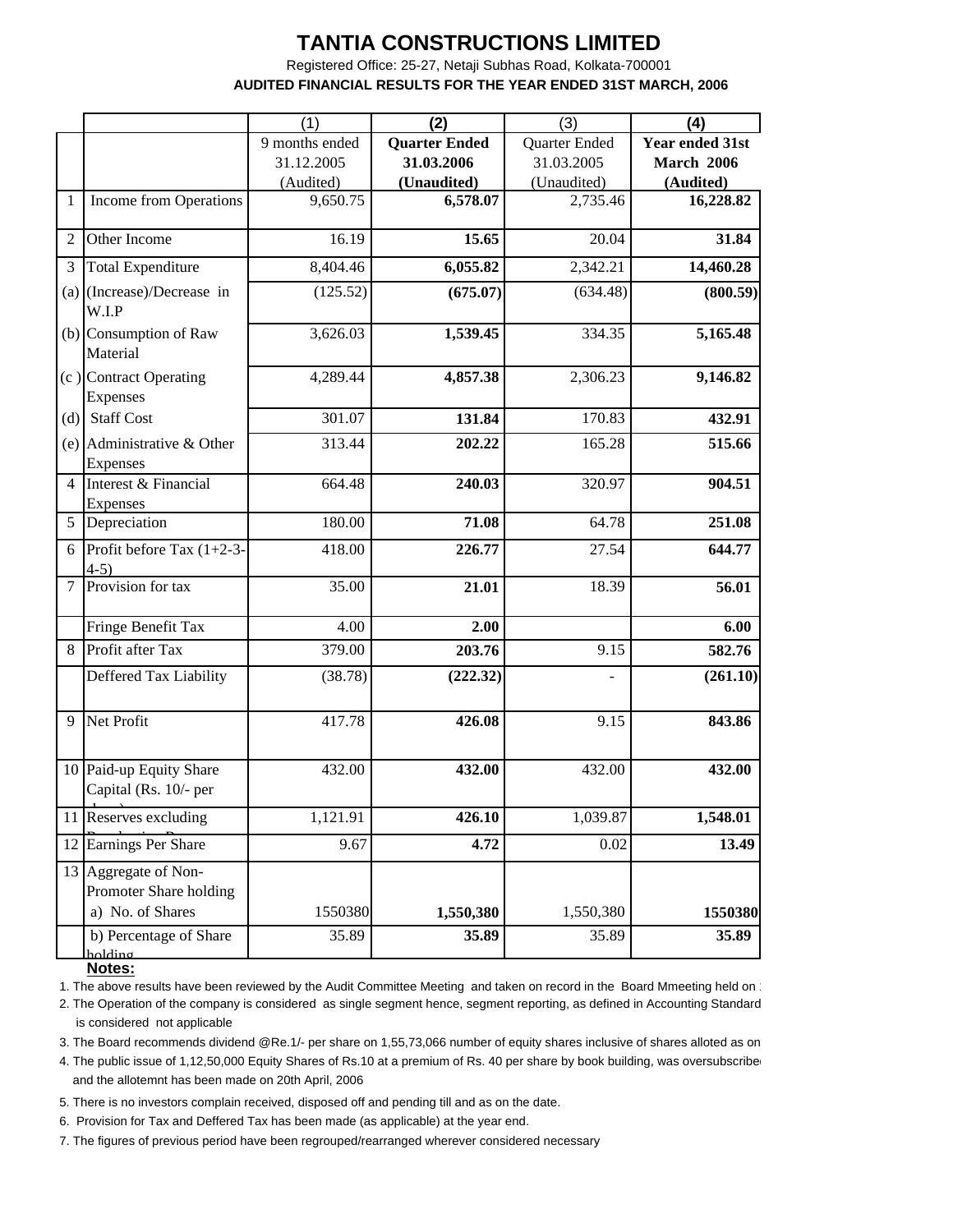**Place: Kolkata Date: 17.06.2006**

**CHAIRMAN & M/**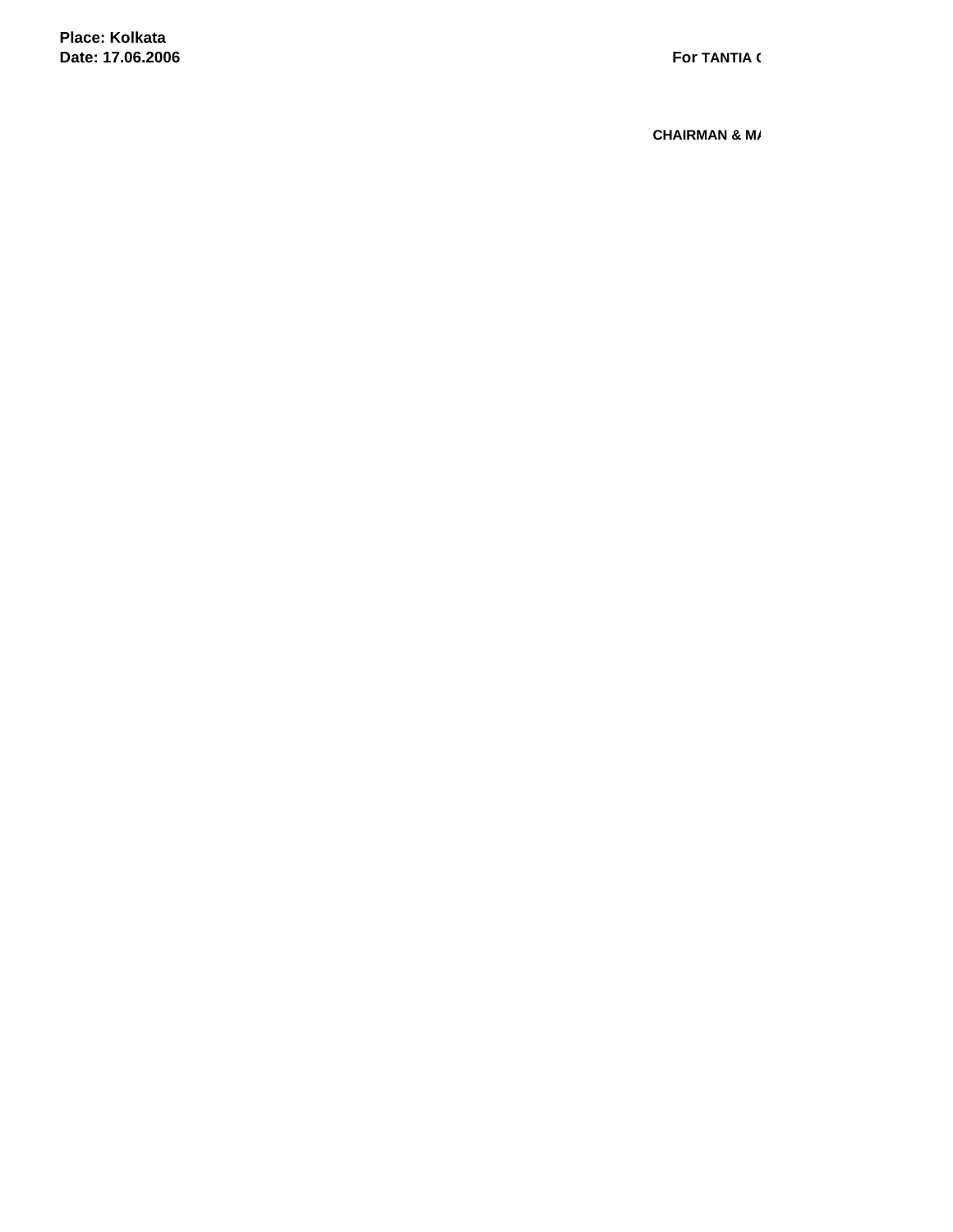| (Rs. In lacs)                 |  |  |  |  |
|-------------------------------|--|--|--|--|
| $\overline{(5)}$              |  |  |  |  |
| Year ended 31st               |  |  |  |  |
| March 2005                    |  |  |  |  |
| $\frac{(Audited)}{10,316.11}$ |  |  |  |  |
|                               |  |  |  |  |
|                               |  |  |  |  |
| 27.59                         |  |  |  |  |
| 9,148.56                      |  |  |  |  |
| (285.99)                      |  |  |  |  |
| 3,633.08                      |  |  |  |  |
| 5,071.29                      |  |  |  |  |
| 346.24                        |  |  |  |  |
| 383.94                        |  |  |  |  |
| 697.14                        |  |  |  |  |
| 244.64                        |  |  |  |  |
| 253.36                        |  |  |  |  |
| 58.39                         |  |  |  |  |
|                               |  |  |  |  |
| 194.97                        |  |  |  |  |
| 36.25                         |  |  |  |  |
| 158.72                        |  |  |  |  |
| 432.00                        |  |  |  |  |
| 704.14                        |  |  |  |  |
| $\overline{3.67}$             |  |  |  |  |
|                               |  |  |  |  |
| 1550380                       |  |  |  |  |
| 35.89                         |  |  |  |  |

 $17.06.06$  $\blacksquare$ 

 $120th$  Apr,06 d by 83 times